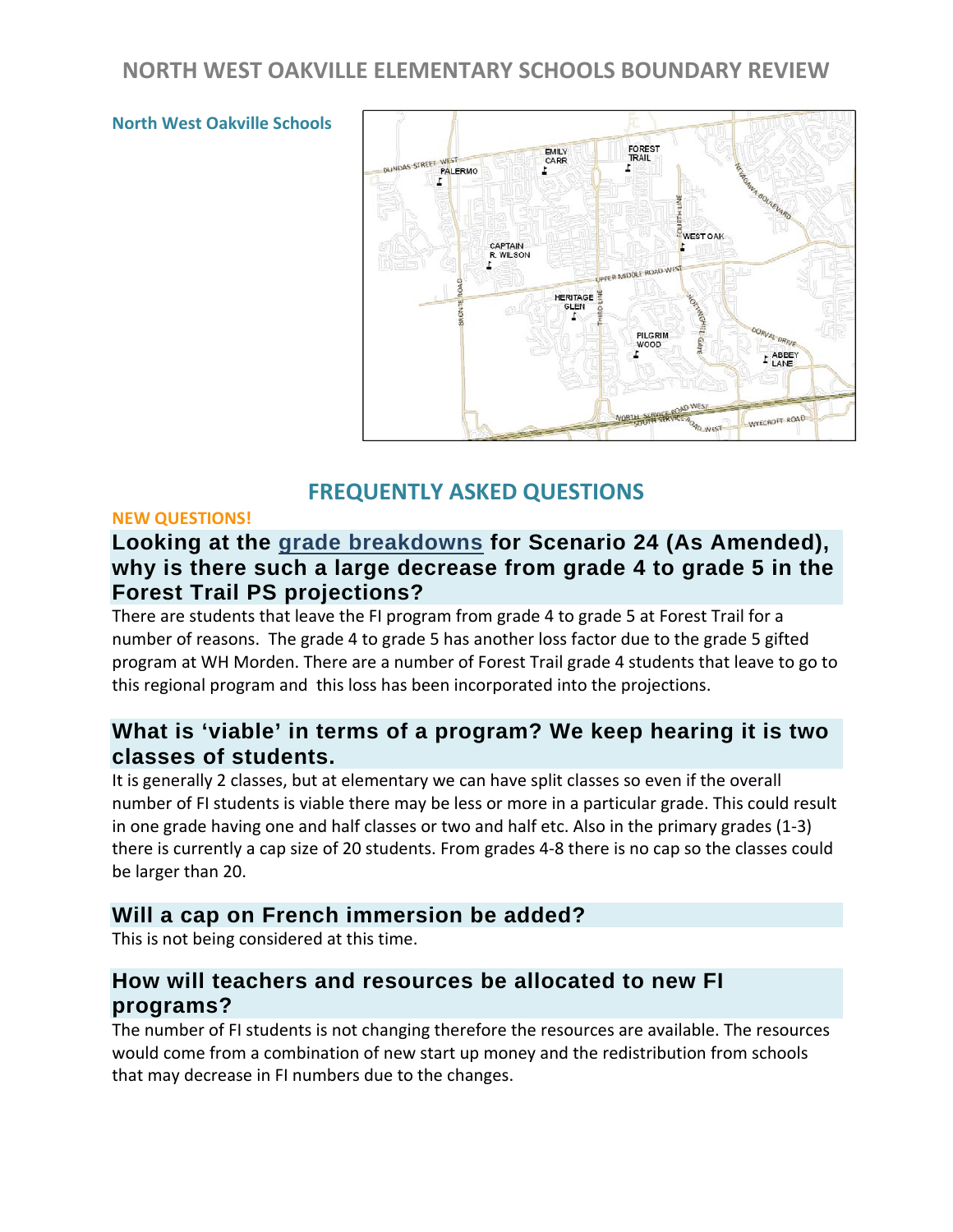# **Will dual track schools get principals with FI experience?**

We would always desire to place a French speaking administrator in an FI school (dual or single track), but this is not always possible. If it is possible then yes is the answer.

# **Will start times of different schools change as a result of bussing changes?**

Not yet determined, the transportation consortium would be involved in this decision. School start times will be reviewed once the boundaries have been established by the Board.

# **Have you considered creating a middle school, moving grade 7/8 students who will be going to the new high school a year or 2 early?**

No we have not considered this. We as a Board are moving away from middle schools to a JK-8 model. This is also the trend in the province.

## **Where does the data for the study come from (census from what year)?**

Please review the enrolment projection methodology [\(available here\)](http://www.hdsb.ca/aboutus/Planning/LTAP%20201112/Introduction.pdf).

# **Have the scenarios taken into consideration an increase in FI uptake in dual track programs?**

Yes.

## **How is the maximum number of portables at a given school determined?**

Factors in determining maximum number of portables on a school site, are related to zoning bylaw requirements (i.e. parking, building/property setbacks), building code (number of washrooms), ability of school infrastructure to accommodate portables (electrical capacity)

# **What timelines are being considered for full day Kindergarten?**

Palermo PS - currently has Full Day JK/SK Captain R. Wilson PS - September 2012 Emily Carr PS - September 2014 Abbey Lane PS - currently has Full Day JK/SK Forest Trail PS - will not have Full Day JK/SK due to Grade 1 to grade 8 single track FI program Heritage Glen PS - September 2013 Pilgrim Wood PS - September 2013 West Oak PS - September 2014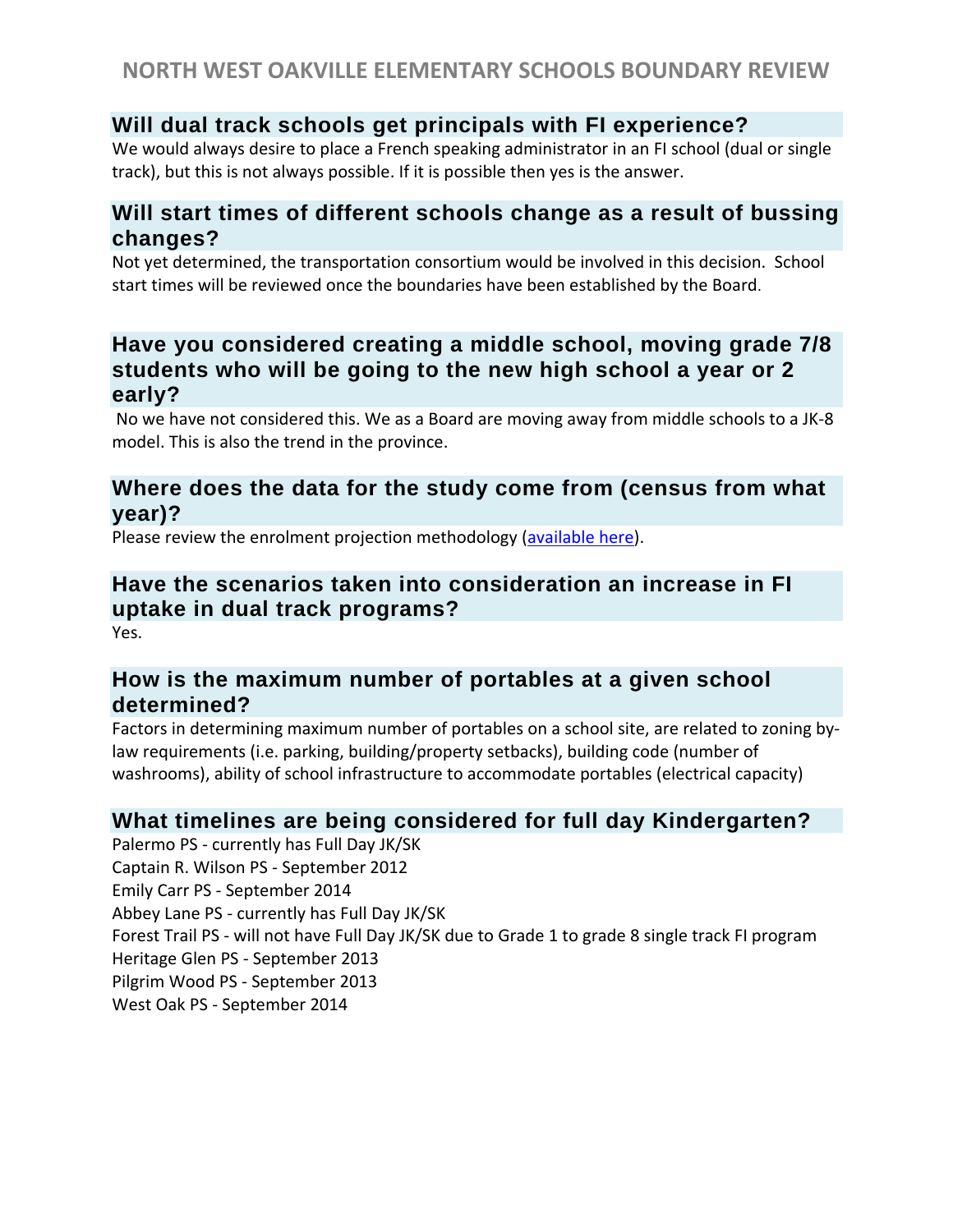# **If we are 20% overcapacity across the board, why aren't we pushing for a new school?**

Funding for new school construction comes from the Ministry of Education and they would need to assess the request by reviewing projected enrolments from the area. Based on our review of the long term projections, there is not sufficient need to construct another school in the NW Oakville area. Moreover, we do not have a school site available to construct another elementary school in this area.

# **Will start times of different schools change (as a result of bussing changes)?**

School start times will be reviewed once the boundaries have been established by the Board.

# **Why are FI students from the Palermo community being transported to Forest Trail PS, since Palermo PS is the designated FI school for this area?**

When Palermo PS opened in September 2010, it offered FI for Grades 1 to 4. For 2011/2012 Palermo PS offers a Grade 1 to Grade 5 FI program. This will grow by a grade in subsequent years. Students from the Palermo community who are currently in Grades 6 to Grade 8 attend Forest Trail PS, because there is no FI program being offered for those grades at Palermo PS school. As a result those students are being transported to Forest Trail PS until such time as they graduate.

# **Has the BRC given consideration to making Palermo PS Single Track French Immersion?**

This was explored by the Boundary Review Committee (refer to Scenario 8) but was not further considered due to the impact on the Palermo English community and redirecting these students to three different schools.

# **If all schools or a majority of schools were to switch to dual track programming would this result in a lot of split classes?**

This is something that the BRC will need to review. The goal is to study and propose scenarios which would contain viable numbers to offer both English and French tracks within a dual track school. Regardless of overall numbers in a particular grade, Primary Class Size expectations sometimes result in the school organization containing a blended class. HDSB teachers receive in-service and support for programming and instructing blended classes.

It should also be noted that school organizations are created by Principals and there are various factors involved in the process.

# **Can I see the grade breakdown for the projections?**

Yes, this information will be shared. Please monitor the revie[w webpage](http://www.hdsb.ca/aboutus/Planning/Reviews/Pages/NWOakvilleBoundaryReview2012.aspx) for information as it becomes available.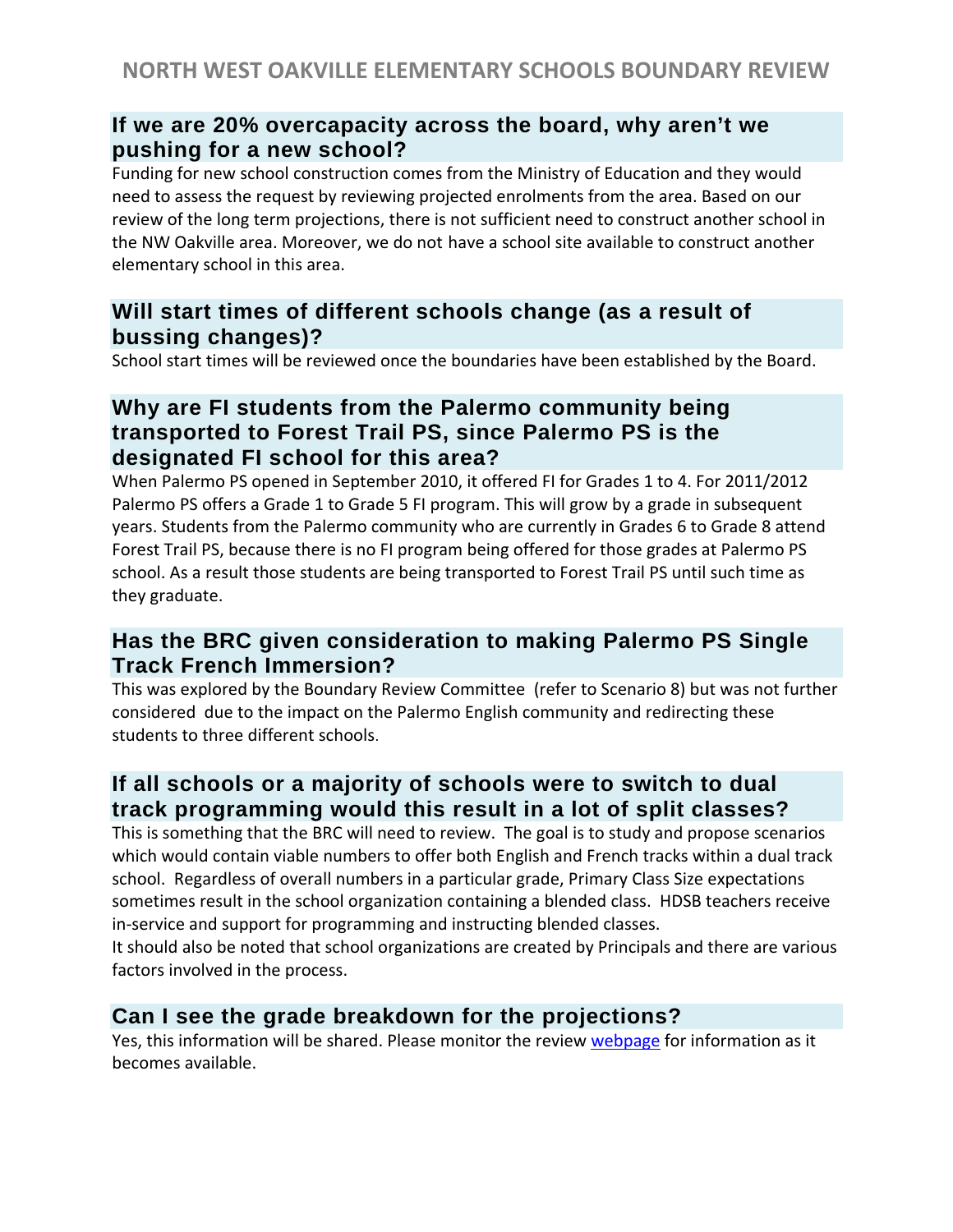# **If all or a majority of schools were to switch to dual track programming would this result in a dilution of funding for programs?**

When there is a new dual track grade or class added to a school, the Board has a start-up allocation to ensure that the classroom teacher and students have adequate French resources. There is also an allocation for French resources in the library. All new French classes would receive this allocation.

# **Will the changes apply immediately to all students, or will students already attending a school remain in that school (assuming that French Immersion is still offered there)?**

Changes are proposed to be effective September 2012. Whether or not your child would be required to move would depend on their current grade level. For instance, Scenario 21 proposes opening new FI programs with grades 1, 2 and 3 only in the first year. If that scenario were to be approved, and your child is currently in grade 3 FI or older, they would remain at their current FI location. In some cases, students can be "grandparented" which means they can remain in their current school for a defined period of time. Ultimately the final decision will be made by Trustees.

# **What will happen to siblings? Will they be able to attend the same school as their elder brother/sister, or will they have to attend the school according to the boundary change?**

Siblings would attend the school as directed by the boundary change. Whether or not there would be a provision to 'grandparent' siblings has not yet been determined for any of the scenarios. Ultimately the final decision will be made by Trustees.

# **How to read the scenarios –**

The text above the map describes the scenario and its implementation.

The map shows the proposed boundaries (*effective September 2012*) and the charts show the projected enrolments based on those boundaries/implementation.

#### **OTG – On the Ground Capacity**

Provincially recognized capacity of the school, which may include additions, or alteration to the school building. This figure is recognized as the operating capacity of the school. This figure does not include portables or portapaks.

#### **Port Cap – Portable Capacity**

Total number of portables allowable on site.

#### **Utilization**

Enrolments minus on the ground capacity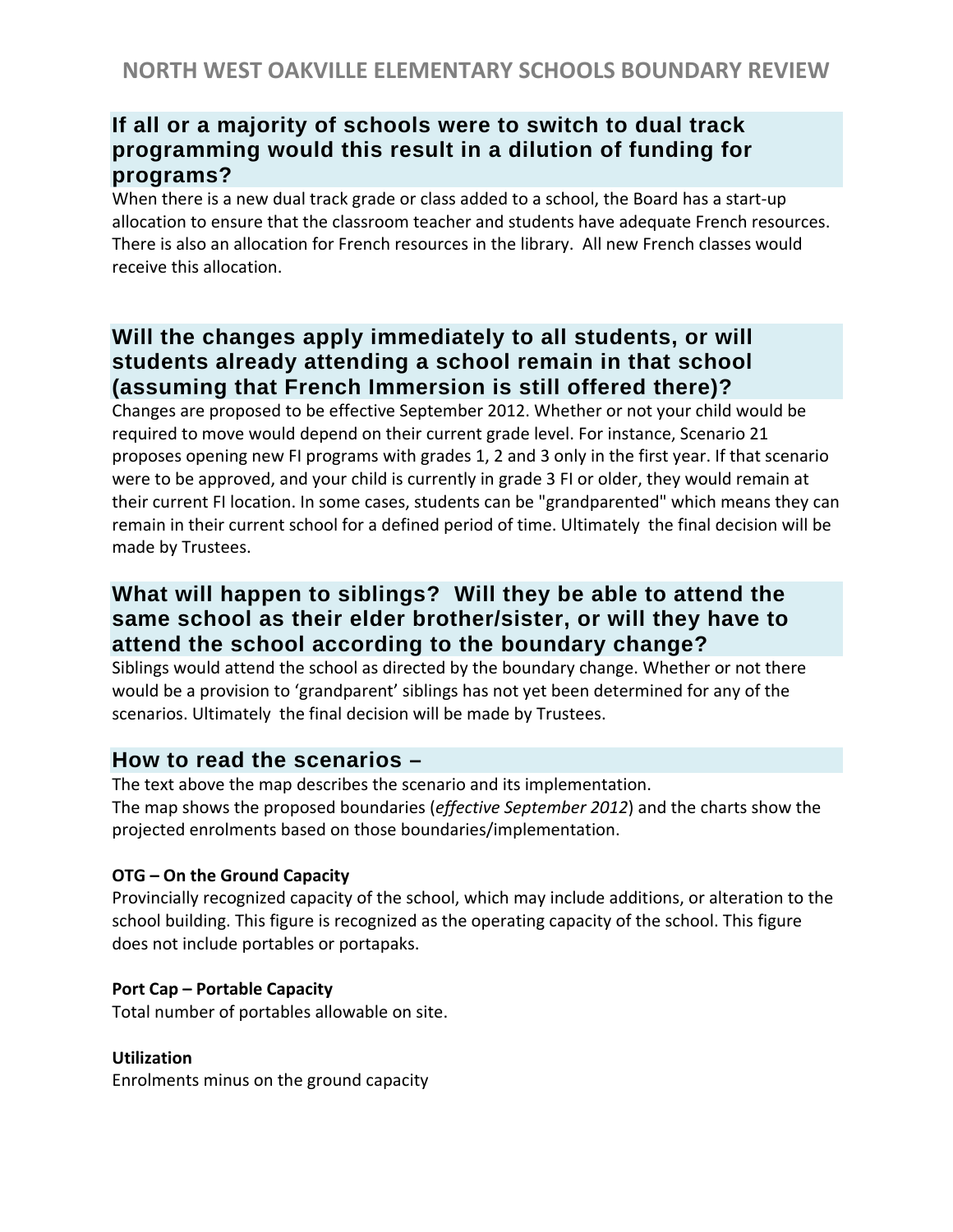# **NORTH WEST OAKVILLE ELEMENTARY SCHOOLS BOUNDARY REVIEW**

#### **Percent Utilization**

Enrolments divided by on the ground capacity

#### **Implementation (Scenario 21 used as an example)**

Heritage Glen PS French Immersion Program 2012 – Grades 1-3 FI offered 2013 – Grades 1-4 FI offered 2014 – Grades 1-5 FI offered 2015 – Grades 1-6 FI offered 2016 – Grades 1-7 FI offered 2017 – Grades 1-8 FI offered (Full implementation complete)

Note: FI programs at Pilgrim Wood PS and West Oak PS would grow in the same way as is shown for Heritage Glen PS above.

#### **Why does a Board complete a boundary review?**

The Long Term Accommodation Plan (LTAP) provides enrolment projections for the years 2012 to 2021 for each Elementary and Secondary Review Area in the Board as well as for each elementary and secondary school within the system. The LTAP identifies accommodation pressures resulting from these enrolment projections and strategies to address them. The plan identifies school boundary study initiatives that are to be undertaken as a result of enrolment issues. A link to the LTAP is contained in this website.

#### **Why is a boundary review being completed for Ward 4?**

In the Long Term Accommodation Plan (LTAP) enrolment projections for ERA 114 and ERA 115 suggests overcrowding of several schools. For example ERA 114 will see utilization increase from 91% in 2010 to 125% in 2020 with half-time JK/SK. With the implementation of full day JK/SK, this utilization would increase to 133% in 2020. In ERA 115, Forest Trail will continue to exhibit accommodation pressures during the next 10 years. Therefore there is a need to undertake a program and boundary review for this area to address the accommodation pressures

#### **What is the process for the boundary review?**

The School Boundary Review Administrative Procedure is used to direct the work in a boundary review process. A link of the Administrative Procedure is found on this website.

#### **What is the make-up and work of the Boundary Review Committee (BRC)?**

The Boundary Review Committee consists of the Steering Committee members; parent representatives from all affected communities and Superintendents and Trustees from all potentially affected areas.

*(cont'd on next page)*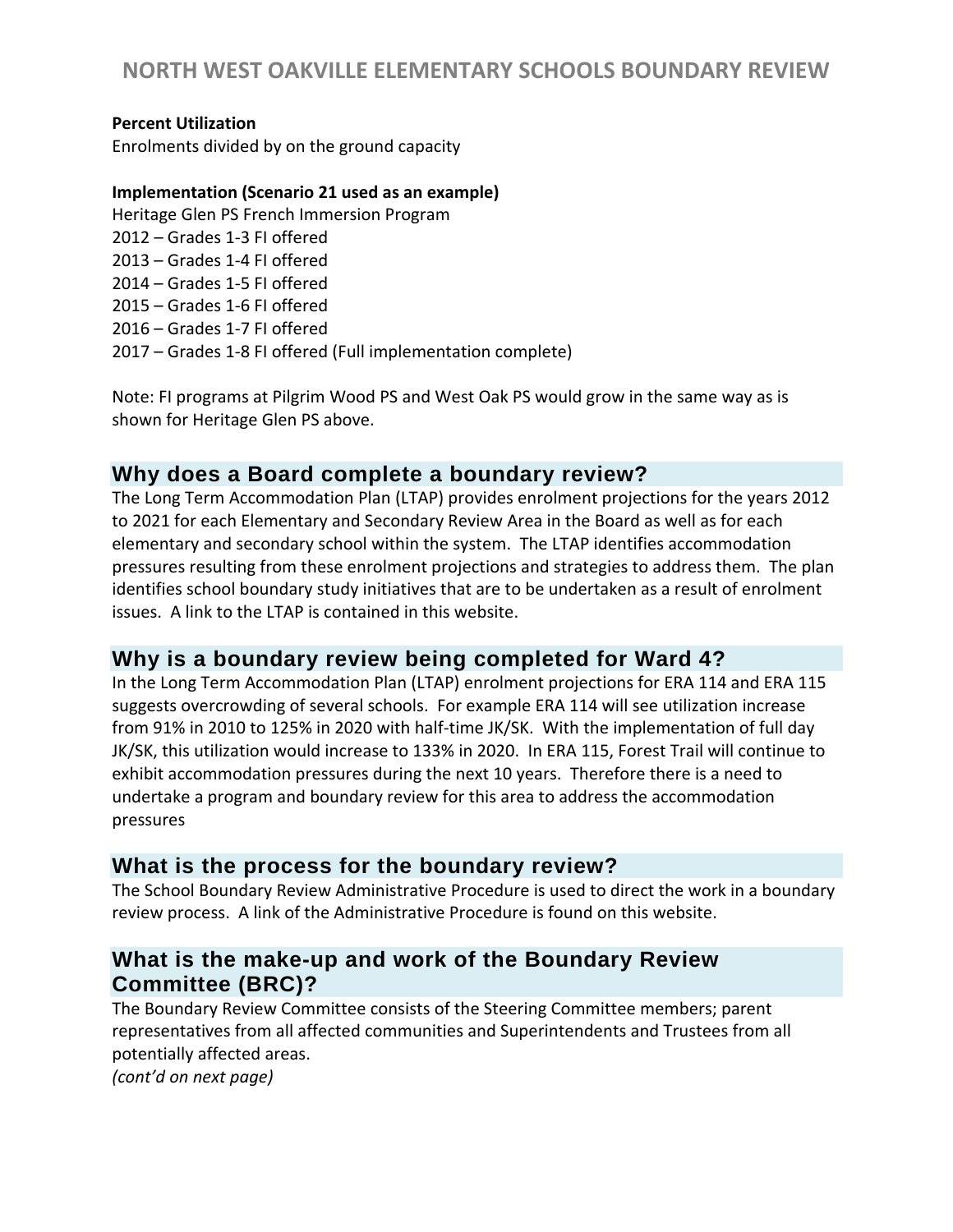The Boundary Review Committee (BRC) is an advisory committee. They do not make the final decision regarding school boundaries.

They are a working committee who review scenarios suggested by staff and suggest revisions and alternatives for staff to consider. The BRC works together to recommend viable alternatives for the Boundary Review Steering Committee to consider.

### **Why is there only one public session planned in this process?**

The purpose of the public session is to present scenarios considered by the Boundary Review Committee and to receive community feedback on the impact of each scenario.

The community may suggest revisions to scenarios presented or may suggest new scenarios. As well, all scenarios presented at the public session will be posted on the Board's web site.

The public will have the opportunity to provide input into these scenarios through a feedback form. The public meeting will be at Abbey Park in the cafeteria on Feb 13th from 7-9, feedback will be received up to and including Feb. 17th.

There will also be opportunities to delegate the board to share community opinion on the recommendations.

# **Why are School Councils selecting the school representatives? Should one parent represent students in English programs and the other parent represent students in French programs?**

The Administrative Procedure calls for School Councils of affected elementary schools to select their two representatives.

The mandate of the Boundary Review Committee is to represent and share all views from their school community regarding possible options.

The mandate of BRC representatives is not to advocate for a particular program, grade level, regional program or neighbourhood.

BRC members will be expected to present the needs of all students currently attending the school they are representing.

# **Are all boundary review processes the same?**

This Boundary Review Process will follow the same steps as reviews conducted for Garth Webb Secondary School and Alton Elementary School.